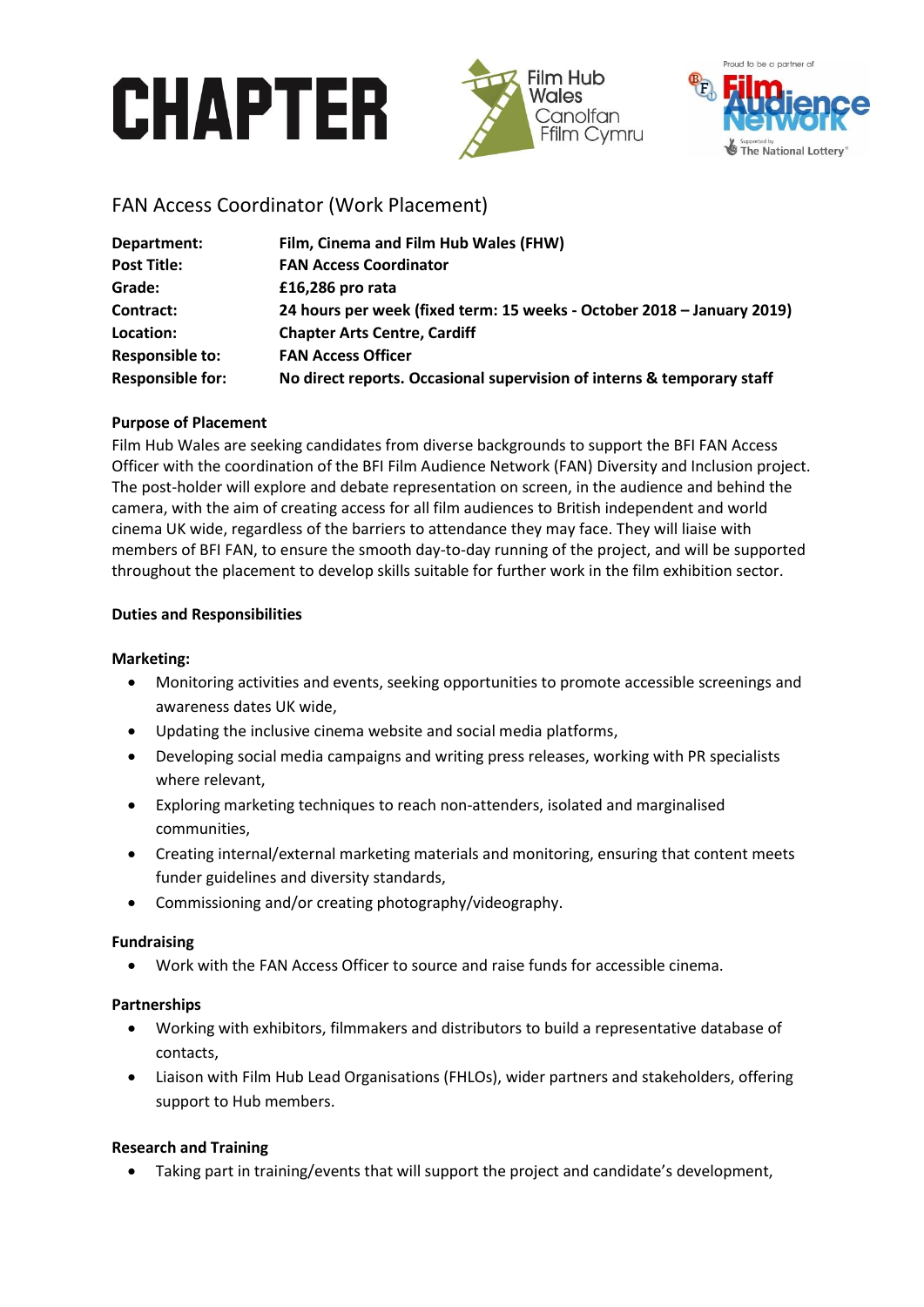- Research into inclusive film training, resources and film packages that represent diversity on screen, with promotion to project partners,
	- Coordination of Opening Our Doors training events for FAN members.

# **Finance and Reporting**

- To work with the FAN Access Officer to ensure that the project is delivered on time and according to the brief,
- Collecting and processing audience data for reporting purposes,
- Communicating reporting deadlines with partners and collating information,
- Monitoring progress of events and feeding back to the team to improve future activities.
- Working with the BFI FAN Access Officer to monitor spend,
- Working with the BFI FAN Access Officer to explore effective evaluation methods.

#### **Miscellaneous**

- Any other duties as reasonably required by the BFI FAN Access Officer and Film Hub Wales Strategic Manager,
- To become familiar with all relevant Health and Safety, operational, personnel, customer care, Data Protection and financial procedures, ensuring that all statutory obligations are complied with, especially in relation to licensing laws and first aid,
- The post-holder's duties must be carried out in compliance with Chapter's Equal Opportunities policy at all times, ensuring equality of opportunity is afforded to all persons both internal and external to Chapter.

#### **Special Conditions**

- Flexible working hours may be required involving weekends/evenings and some travel around the UK. In response, a flexible attitude will be taken to ensure candidates with access requirements/carer demands are supported to get the most from the placement,
- Candidates from diverse backgrounds will be encouraged to bring their experiences to their decision-making and to foster broader understanding in the Film Hub Wales team and wider Film Audience Network.

**This job description is not intended to be exhaustive. The post-holder will be expected to adopt a flexible attitude to the duties which may have to be varied (after discussion with the post-holder) subject to the needs of the project and organisation, and in keeping with the general profile of the post. Applicants are expected to be new graduates or those with equivalent experience beginning their journey in film exhibition, and will be supported with training and regular 121s.** 

#### **PERSON SPECIFICATION**

#### *Essential skills/abilities*

- Educated to degree level, or equivalent work experience,
- Understanding of the barriers faced by marginalised communities and/or individuals with additional needs,
- Experience, or a good understanding of audience development,
- A good working knowledge of film,
- Excellent communication skills, via phone, in person and over email,